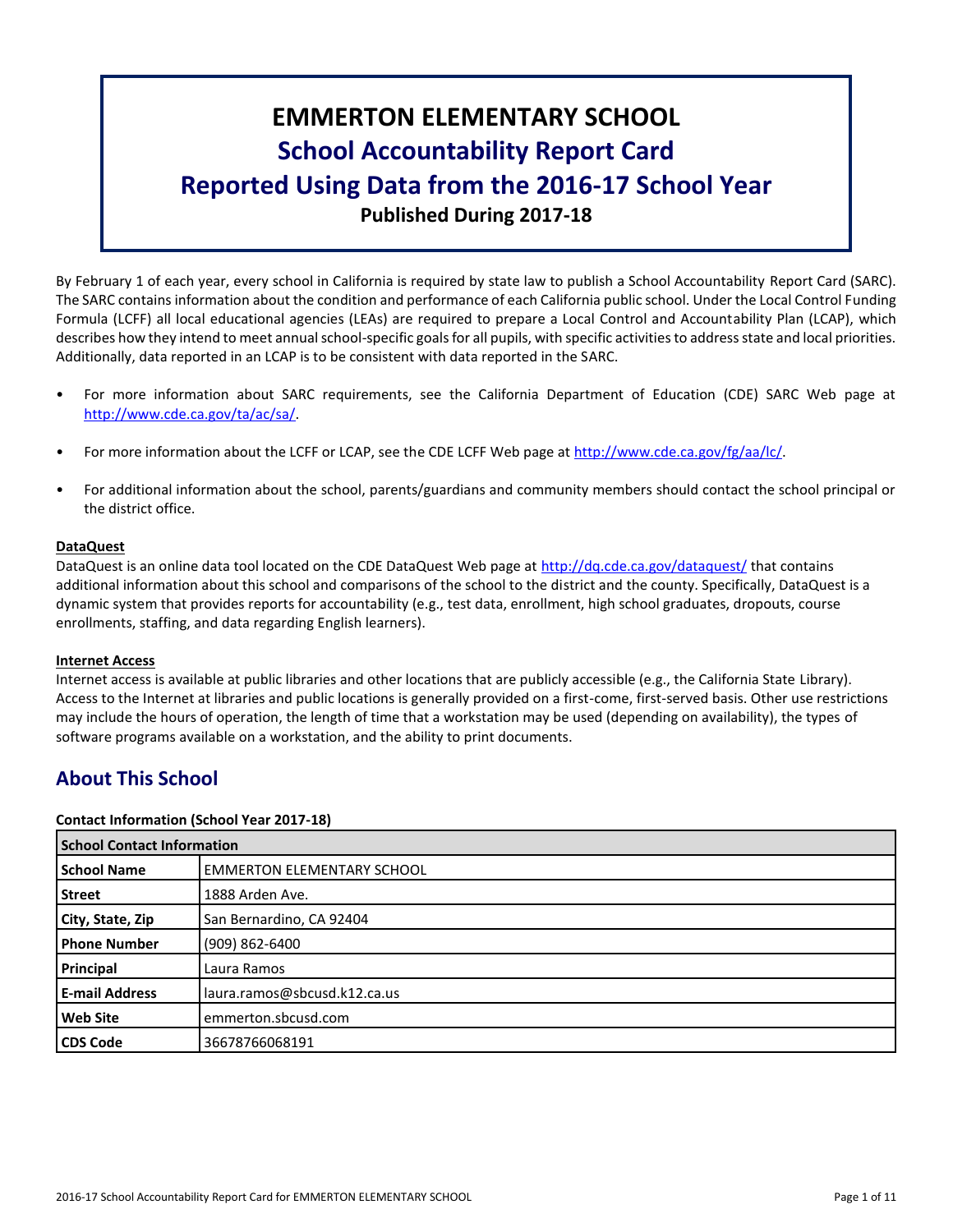| <b>District Contact Information</b> |                                               |  |  |  |
|-------------------------------------|-----------------------------------------------|--|--|--|
| <b>District Name</b>                | I SAN BERNARDINO CITY UNIFIED SCHOOL DISTRICT |  |  |  |
| l Phone Number                      | (909) 381-1110                                |  |  |  |
| Superintendent                      | Dr. Dale Marsden                              |  |  |  |
| <b>E-mail Address</b>               | dale.marsden@sbcusd.k12.ca.us                 |  |  |  |
| Web Site                            | www.sbcusd.com                                |  |  |  |

#### **School Description and Mission Statement (School Year 2017-18)**

Emmerton Elementary School has 29 classrooms, a multipurpose room, and an administration office. The campus was built in 1968 and modernized in 2012. The facility strongly supports teaching and learning through its ample classroom and playground space, and a staff resource room.The primary mission of Emmerton Elementary Schoolis to provide rigorous and engaging academic instruction to all students while helping them develop citizenship and social skills for a positive school experience, which can be applied to a productive life. Our school is an AVID school and the core of all academic expectations. Our instructional model emphasizes literacy, numeracy, and technology so that all students will be prepared for the 21st century.

# **Student Enrollment by Grade Level (School Year 2016-17)**

| Grade<br>Level          | <b>Number of</b><br><b>Students</b> |
|-------------------------|-------------------------------------|
| Kindergarten            | 142                                 |
| Grade 1                 | 123                                 |
| Grade 2                 | 136                                 |
| Grade 3                 | 122                                 |
| <b>Total Enrollment</b> | 523                                 |

# **Student Enrollment by Group (School Year 2016-17)**

| <b>Student</b><br>Group                    | Percent of<br><b>Total Enrollment</b> |
|--------------------------------------------|---------------------------------------|
| <b>Black or African American</b>           | 16.4                                  |
| American Indian or Alaska Native           | 0.6                                   |
| Asian                                      | 2.3                                   |
| <b>Filipino</b>                            | 0.2                                   |
| <b>Hispanic or Latino</b>                  | 65.4                                  |
| <b>Native Hawaiian or Pacific Islander</b> | 0                                     |
| White                                      | 6.9                                   |
| <b>Two or More Races</b>                   | 1.7                                   |
| Socioeconomically Disadvantaged            | 94.1                                  |
| <b>English Learners</b>                    | 35.9                                  |
| <b>Students with Disabilities</b>          | 5.2                                   |
| <b>Foster Youth</b>                        | 1                                     |

# **A. Conditions of Learning**

# **State Priority: Basic**

The SARC provides the following information relevant to the State priority: Basic (Priority 1):

- Degree to which teachers are appropriately assigned and fully credentialed in the subject area and for the pupils they are teaching;
- Pupils have access to standards-aligned instructional materials; and
- School facilities are maintained in good repair.

#### **Teacher Credentials**

|                                                                           |          | <b>District</b> |         |         |
|---------------------------------------------------------------------------|----------|-----------------|---------|---------|
| <b>Teachers</b>                                                           | 2015-16  | 2016-17         | 2017-18 | 2017-18 |
| With Full Credential                                                      | 24       | 22              | 23      | 2,599   |
| Without Full Credential                                                   | 0        |                 |         | -22     |
| <b>Teaching Outside Subject Area of Competence (with full credential)</b> | $\Omega$ |                 |         | 21      |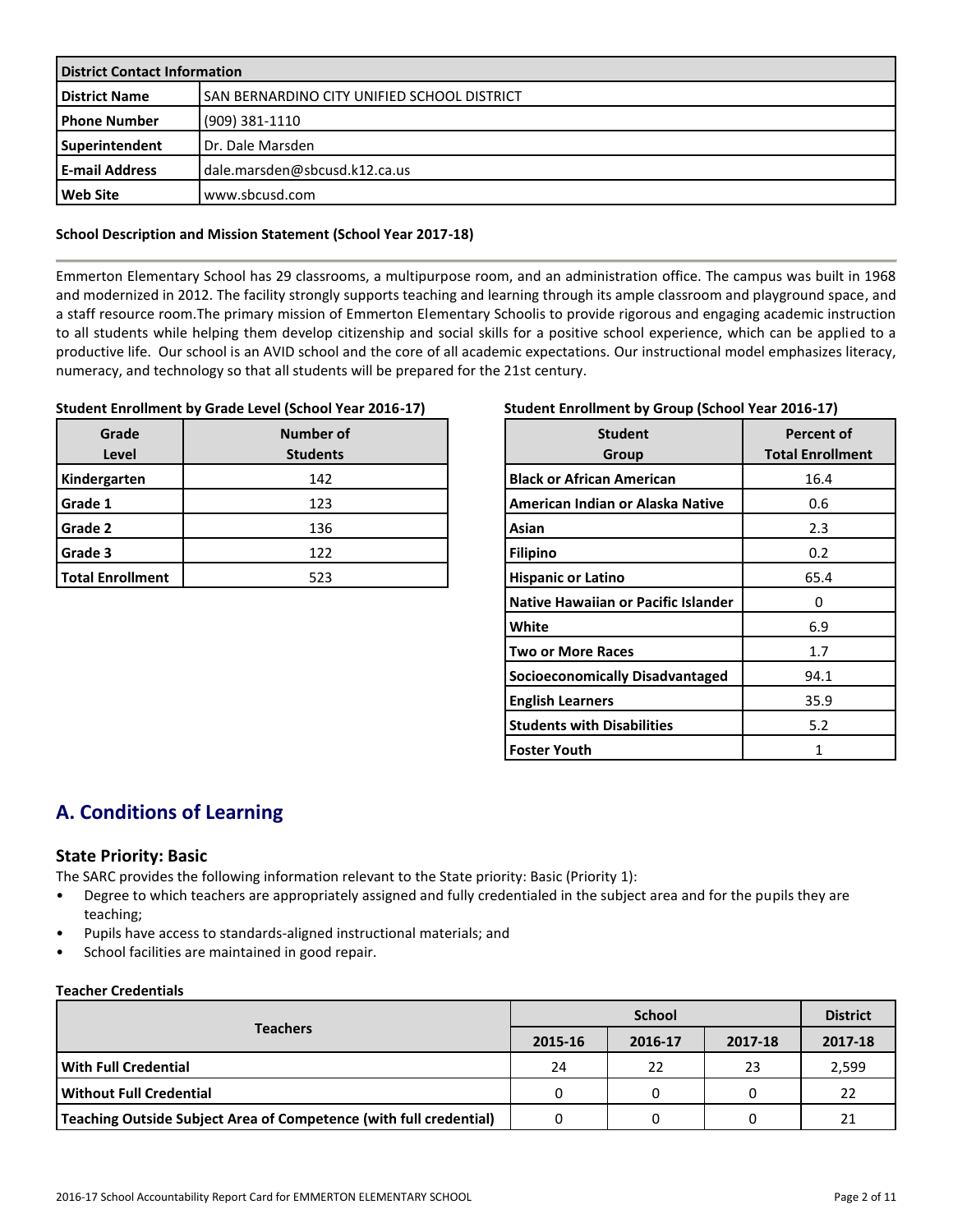#### **Teacher Misassignments and Vacant Teacher Positions**

| Indicator                                             | 2015-16 | 2016-17 | 2017-18 |
|-------------------------------------------------------|---------|---------|---------|
| <b>Misassignments of Teachers of English Learners</b> |         |         |         |
| <b>Total Teacher Misassignments *</b>                 |         |         |         |
| l Vacant Teacher Positions                            |         |         |         |

Note: "Misassignments" refers to the number of positions filled by teachers who lack legal authorization to teach that grade level, subject area, student group, etc.

\* Total Teacher Misassignments includes the number of Misassignments of Teachers of English Learners.

#### **Quality, Currency, Availability of Textbooks and Instructional Materials (School Year 2017-18)**

#### **Year and month in which data were collected:** August 2017

Textbooks adopted by the San Bernardino City Unified School District Board of Education are selected from the State adopted list of materials. These materials are standards-based and are rigorously reviewed by San Bernardino City Unified School District textbook adoption committees to assure that selections will meet the unique needs of all learners, including English language learners, advanced learners, at-risk students and special needs students. Textbooks are usually adopted for an eight-year cycle.

All core curriculum materials are available in English and Spanish. The Board of Education ensures that textbooks are purchased for each student in reading/language arts and mathematics in grades TK-6 to use in class, at home, and after school. For science and history/social studies classroom materials, big books have been purchased for K-2 with a textbook purchased for each student in grades 3-6 to use in class, at home, and after school. English Language Development (ELD) materials are standards-aligned and are purchased for each student who is identified as an English learner. An inventory is completed for each classroom at every school site and is reported to the District Office to ensure that sufficient materials are available for the new school year. This inventory is completed in March/April of each year to prepare for the following school year.

In addition to core curriculum materials, the district has purchased supplementary materials for use in the district's elementary music program. District music specialists primarily use these materials. Participation in the district's music program is voluntary and open to students in grades four through six. Sufficient instructional materials are available for all students electing to participate in this music program.

| <b>Subject</b>                    | <b>Textbooks and Instructional Materials/</b><br><b>Year of Adoption</b>   | From<br><b>Most Recent</b><br><b>Adoption?</b> | <b>Percent of Students</b><br><b>Lacking Own</b><br><b>Assigned Copy</b> |
|-----------------------------------|----------------------------------------------------------------------------|------------------------------------------------|--------------------------------------------------------------------------|
| <b>Reading/Language Arts</b>      | Grade TK: Houghton Mifflin Harcourt: Big Day (2016)                        | Yes                                            | 0                                                                        |
|                                   | Grades K-6: McGraw-Hill School Education: Reading<br><b>Wonders (2016)</b> |                                                |                                                                          |
| <b>Mathematics</b>                | Grade TK: Houghton Mifflin Harcourt: Big Day (2016)                        | Yes                                            | 0                                                                        |
|                                   | Grades K-6: Pearson Scott Foresman: enVision Math<br>(2015)                |                                                |                                                                          |
| <b>Science</b>                    | Grade TK: Houghton Mifflin Harcourt: Big Day (2016)                        | Yes                                            | 0                                                                        |
|                                   | Grades K-6: Pearson Scott Foresman: California<br><b>Science (2007)</b>    |                                                |                                                                          |
| <b>History-Social Science</b>     | Grade TK: Houghton Mifflin Harcourt: Big Day (2016)                        | Yes                                            | 0                                                                        |
|                                   | Grades K & 6: Houghton Mifflin: Social Science<br>(2006)                   |                                                |                                                                          |
|                                   | Grades 1-5: MacMillan/McGraw-Hill: California Vista<br>(2006)              |                                                |                                                                          |
| <b>Visual and Performing Arts</b> | McGraw-Hill: Share the Music (1995)                                        | Yes                                            | 0                                                                        |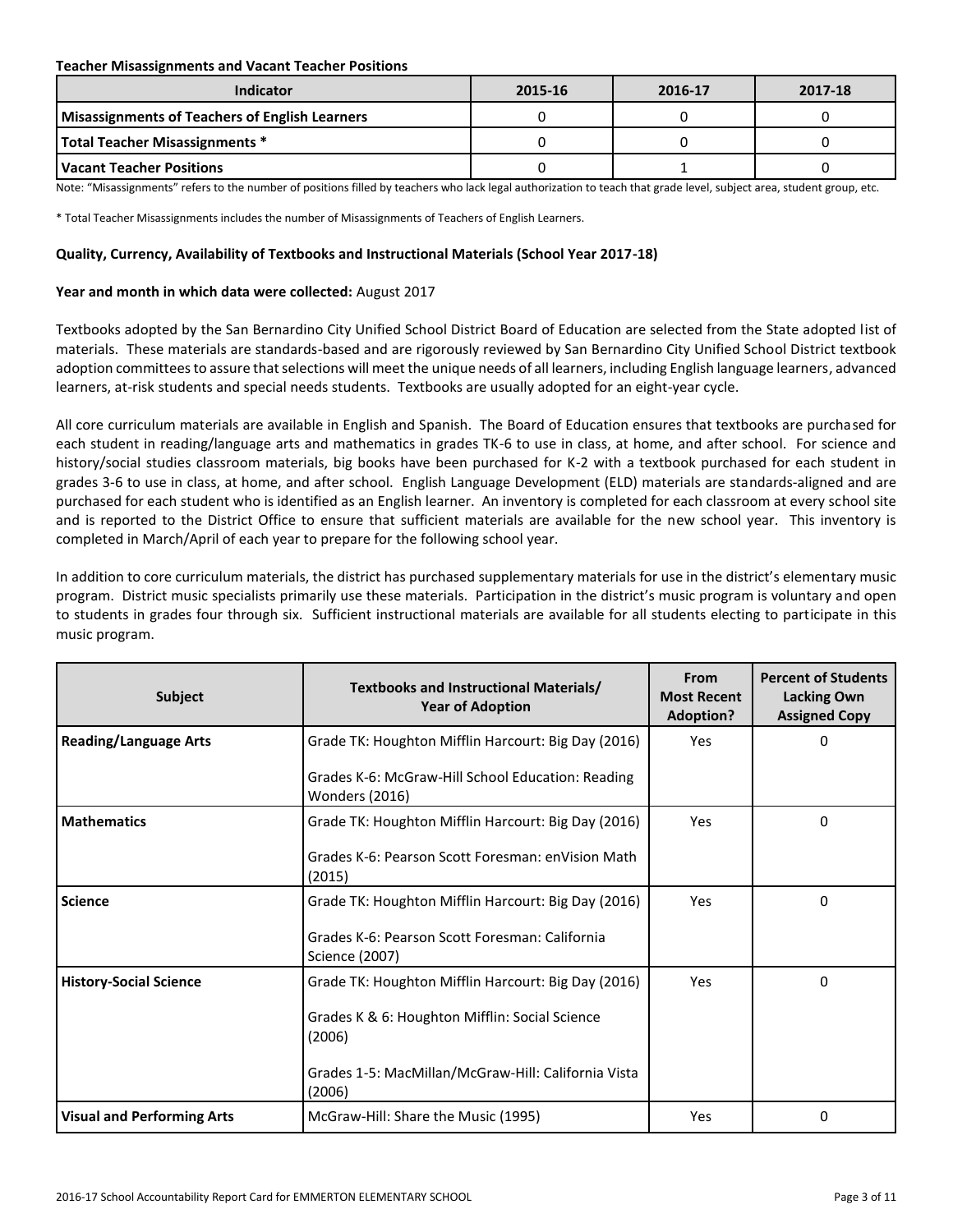#### **School Facility Conditions and Planned Improvements (Most Recent Year)**

General Emmerton Elementary School has 29 classrooms, a multipurpose room, and an administration office. The campus was built in 1968 and modernized in 2012. The facility strongly supports teaching and learning through its ample classroom and playground space, and a staff resource room. The district takes great effort to ensure that all schools are clean, safe, and functional. To assist in this effort, the district's Mobile Maintenance Teams use the Facility Inspection Tool (FIT), a survey instrument developed by the State of California Office of Public School Construction (OPSC). Results of this survey are available from the district's Maintenance and Operations Department. The most recent inspection took place on 3/17/2017. Below is more specific infor-mation on the condition of the school and the efforts made to ensure that students are provided with an appropri-ate learning environment. SafetyTo ensure student safety before, during and after the school day, rec aides, teachers, and administrators supervise the school grounds including the cafeteria, quad area, and athletic fields. Signs are posted throughout the campus to indicate all visitors must report to and register in the administration office. All staff and visitors wear appropriate identifying badges. Maintenance and RepairSafety concerns are the number one priority of Maintenance and Operations. The District's Mobile Maintenance Teams are proactive and conduct inspections to keep school sites in "good repair" on a continual basis. Also, the district staff at each site reports safety issues as they arise. Maintenance and Operations make necessary repairs to ensure that all schools are clean, safe, and functional. A work order process is used to ensure ef-ficient service and emergency repairs are given the highest priority and work orders are completed in a timely manner. Cleaning Process and Schedule The district's Maintenance and Operations department works with the site principal or designee to develop cleaning runs for the site custodian(s). The site principal/designee then works with the site custodian(s) to ensure proper implementation of the cleaning runs to maintain a safe and clean school. School Facility Improvements Each year the district uses state and local funds to maintain and improve school sites. Planned improvements for this school for the 2017-18 school year are listed below.Replace HVACSchool Facility Good Repair Status (Most Recent Year) Results of this site's most recent survey are included below, and any associated repairs were completed by the end of April 2017.Additionally, representatives from the San Bernardino County Superintendent of Schools (SBCSS) conduct annual Williams visits to schools ranked in deciles 1-3 in San Bernardino County to evaluate their good repair status. The Williams inspection for this site occurred on 8/30/2017. Results from this inspection are included below, and any associated repairs were completed by the end of September 2017.

# **School Facility Good Repair Status (Most Recent Year)**

Using the **most recently collected** FIT data (or equivalent), provide the following:

- Determination of repair status for systems listed
- Description of any needed maintenance to ensure good repair
- The year and month in which the data were collected
- The overall rating

| <b>School Facility Good Repair Status (Most Recent Year)</b><br>Year and month of the most recent FIT report: 3/17/2017 |                           |                      |  |                                                                                                                                                                                                                                                                                                  |  |  |  |
|-------------------------------------------------------------------------------------------------------------------------|---------------------------|----------------------|--|--------------------------------------------------------------------------------------------------------------------------------------------------------------------------------------------------------------------------------------------------------------------------------------------------|--|--|--|
|                                                                                                                         |                           | <b>Repair Status</b> |  | <b>Repair Needed and</b>                                                                                                                                                                                                                                                                         |  |  |  |
| <b>System Inspected</b>                                                                                                 | Good                      | Fair<br>Poor         |  | <b>Action Taken or Planned</b>                                                                                                                                                                                                                                                                   |  |  |  |
| Systems: Gas Leaks, Mechanical/HVAC,<br>Sewer                                                                           | X                         |                      |  |                                                                                                                                                                                                                                                                                                  |  |  |  |
| <b>Interior: Interior Surfaces</b>                                                                                      |                           | X                    |  | B 6; Carpet snag at floor box (remedied).C 1;<br>Carpet snag at floor box (remedied).C 2; Carpet<br>snag at floor box (remedied).D 3; Stained ceiling<br>tiles (remedied). Library; Carpet snag on seating<br>platform (Remedied). Multi- use Room; Paint<br>needed by BRR fountains (Remedied). |  |  |  |
| Cleanliness: Overall Cleanliness, Pest/<br>Vermin Infestation                                                           | X                         |                      |  |                                                                                                                                                                                                                                                                                                  |  |  |  |
| <b>Electrical: Electrical</b>                                                                                           | X                         |                      |  | C 6; No light Student restroom-tamper-proof<br>(remedied).D 3; Stained ceiling tiles (remedied).                                                                                                                                                                                                 |  |  |  |
| Restrooms/Fountains: Restrooms, Sinks/<br>Fountains                                                                     | X                         |                      |  | Playground and Outside Restrooms; Hand dryer in<br>North Girls Restroom not working(remedied),<br>Drains on South fountains clogged (remedied).                                                                                                                                                  |  |  |  |
| Safety: Fire Safety, Hazardous Materials                                                                                | $\boldsymbol{\mathsf{x}}$ |                      |  |                                                                                                                                                                                                                                                                                                  |  |  |  |
| <b>Structural: Structural Damage, Roofs</b>                                                                             | X                         |                      |  |                                                                                                                                                                                                                                                                                                  |  |  |  |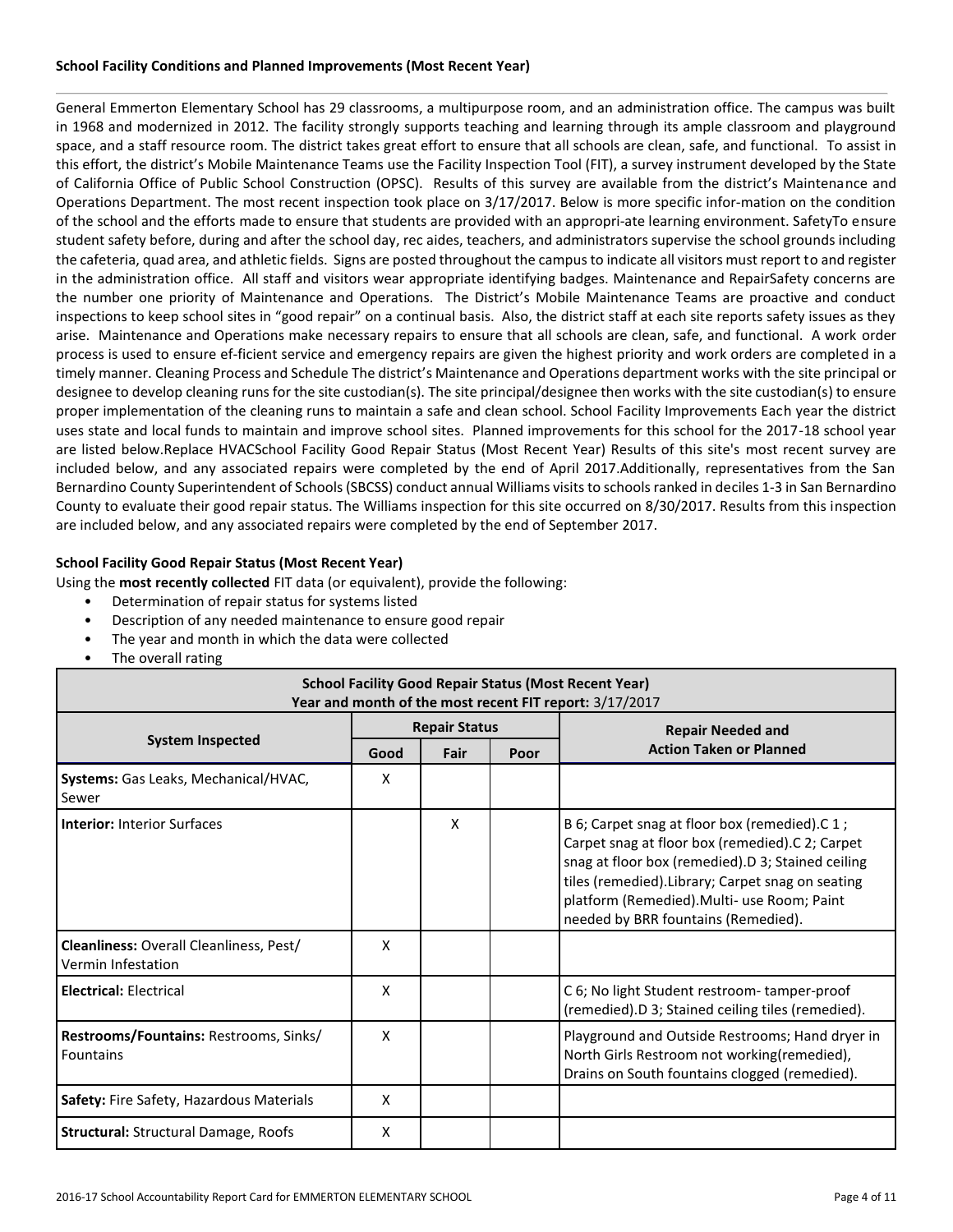| <b>School Facility Good Repair Status (Most Recent Year)</b><br>Year and month of the most recent FIT report: 3/17/2017 |      |                              |      |                                                               |  |  |  |
|-------------------------------------------------------------------------------------------------------------------------|------|------------------------------|------|---------------------------------------------------------------|--|--|--|
| <b>System Inspected</b>                                                                                                 | Good | <b>Repair Status</b><br>Fair | Poor | <b>Repair Needed and</b><br><b>Action Taken or Planned</b>    |  |  |  |
| <b>External: Playground/School Grounds,</b><br>Windows/Doors/Gates/Fences                                               | x    |                              |      | Multi- use Room; Paint needed by BRR fountains<br>(Remedied). |  |  |  |

### **Overall Facility Rating (Most Recent Year)**

| Year and month of the most recent FIT report: 3/17/2017 |                   |  |      |      |  |  |
|---------------------------------------------------------|-------------------|--|------|------|--|--|
|                                                         | Good<br>Exemplary |  | Fair | Poor |  |  |
| <b>Overall Rating</b>                                   |                   |  |      |      |  |  |

# **B. Pupil Outcomes**

# **State Priority: Pupil Achievement**

The SARC provides the following information relevant to the State priority: Pupil Achievement (Priority 4):

- **Statewide assessments** (i.e., California Assessment of Student Performance and Progress [CAASPP] System, which includes the Smarter Balanced Summative Assessments for students in the general education population and the California Alternate Assessments [CAAs] for English language arts/literacy [ELA] and mathematics given in grades three through eight and grade eleven. Only eligible students may participate in the administration of the CAAs. CAAs items are aligned with alternate achievement standards, which are linked with the Common Core State Standards [CCSS] for students with the most significant cognitive disabilities); and
- The percentage of students who have successfully completed courses that satisfy the requirements for entrance to the University of California and the California State University, or career technical education sequences or programs of study.

# **CAASPP Test Results in English Language Arts/Literacy (ELA) and Mathematics for All Students Grades Three through Eight and Grade Eleven**

|                                                                      | Percent of Students Meeting or Exceeding the State Standards<br>$\left(\text{grades }3-8\right)$ and $11\right)$ |         |                 |         |              |         |  |
|----------------------------------------------------------------------|------------------------------------------------------------------------------------------------------------------|---------|-----------------|---------|--------------|---------|--|
| <b>Subject</b>                                                       | <b>School</b>                                                                                                    |         | <b>District</b> |         | <b>State</b> |         |  |
|                                                                      | 2015-16                                                                                                          | 2016-17 | 2015-16         | 2016-17 | 2015-16      | 2016-17 |  |
| <b>English Language Arts/Literacy</b><br>$\sqrt{grades}$ 3-8 and 11) | 18                                                                                                               | 32      | 33              | 35      | 48           | 48      |  |
| <b>Mathematics</b><br>$\sqrt{grades}$ 3-8 and 11)                    | 30                                                                                                               | 30      | 20              | 22      | 36           | 37      |  |

Note: Percentages are not calculated when the number of students tested is ten or less, either because the number of students in this category is too small for statistical accuracy or to protect student privacy.

# **CAASPP Test Results in ELA by Student Group**

**Grades Three through Eight and Grade Eleven (School Year 2016-17)**

| <b>Student Group</b>                | <b>Total</b><br><b>Enrollment</b> | <b>Number</b><br><b>Tested</b>        | Percent<br><b>Tested</b> | Percent<br><b>Met or Exceeded</b> |
|-------------------------------------|-----------------------------------|---------------------------------------|--------------------------|-----------------------------------|
| <b>All Students</b>                 | 127                               | 125                                   | 98.43                    | 32                                |
| <b>Male</b>                         | 70                                | 69                                    | 98.57                    | 23.19                             |
| Female                              | 57                                | 56                                    | 98.25                    | 42.86                             |
| <b>Black or African American</b>    | 29                                | 28                                    | 96.55                    | 28.57                             |
| Asian                               | --                                | $\hspace{0.05cm}$ – $\hspace{0.05cm}$ | --                       |                                   |
| <b>Hispanic or Latino</b>           | 80                                | 79                                    | 98.75                    | 34.18                             |
| Native Hawaiian or Pacific Islander |                                   | --                                    | --                       |                                   |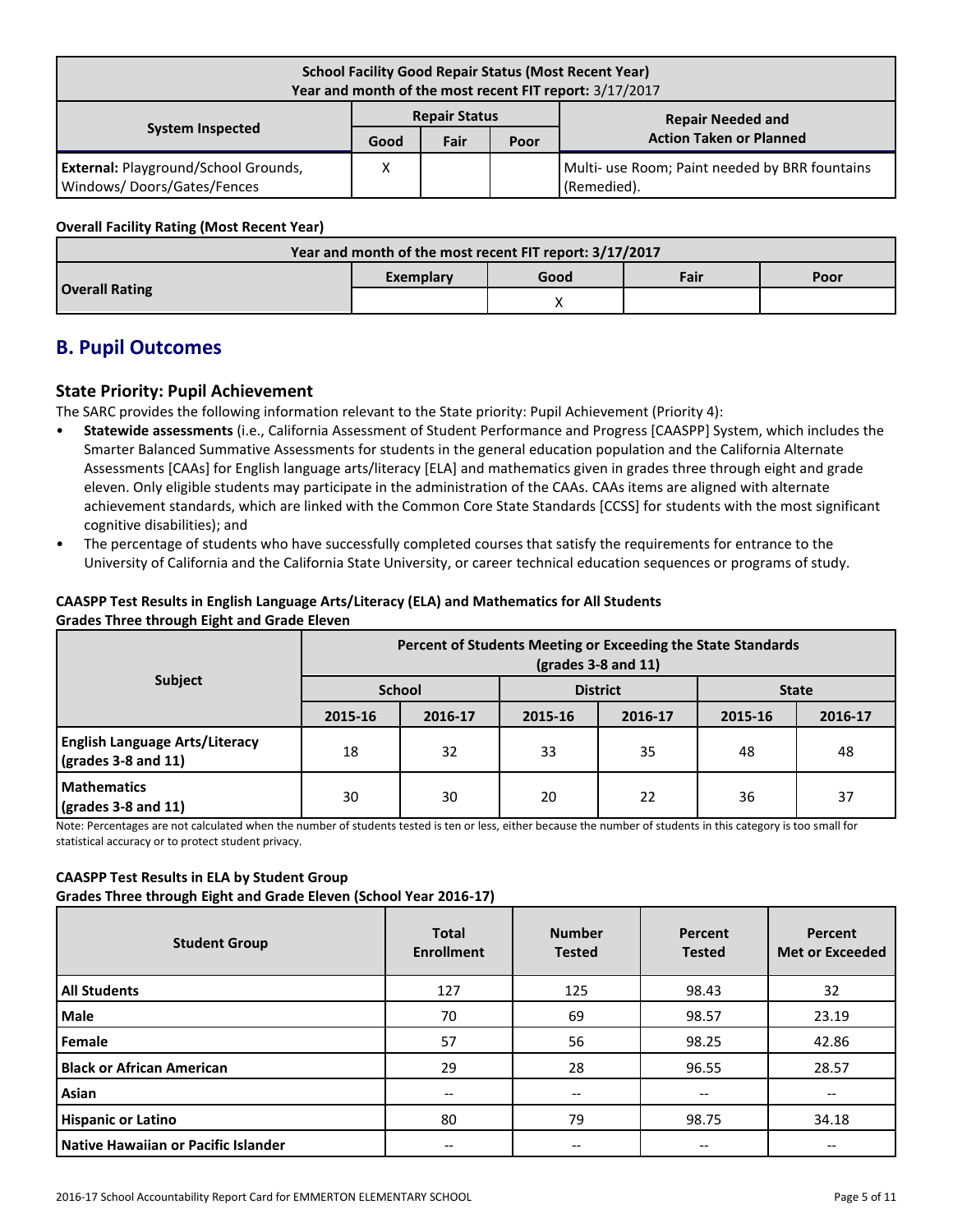| <b>Student Group</b>              | <b>Total</b><br><b>Enrollment</b> | <b>Number</b><br><b>Tested</b>        | Percent<br><b>Tested</b> | Percent<br><b>Met or Exceeded</b> |
|-----------------------------------|-----------------------------------|---------------------------------------|--------------------------|-----------------------------------|
| <b>White</b>                      | --                                | --                                    | $- -$                    |                                   |
| <b>Two or More Races</b>          | $- -$                             | $\hspace{0.05cm}$ – $\hspace{0.05cm}$ | --                       |                                   |
| Socioeconomically Disadvantaged   | 118                               | 117                                   | 99.15                    | 30.77                             |
| <b>English Learners</b>           | 54                                | 53                                    | 98.15                    | 32.08                             |
| <b>Students with Disabilities</b> | 14                                | 14                                    | 100                      | 14.29                             |
| <b>Foster Youth</b>               |                                   |                                       | $- -$                    |                                   |

Note: ELA test results include the Smarter Balanced Summative Assessment and the CAA. The "Percent Met or Exceeded" is calculated by taking the total number of students who met or exceeded the standard on the Smarter Balanced Summative Assessment plus the total number of students who met the standard (i.e., achieved Level 3–Alternate) on the CAAs divided by the total number of students who participated in both assessments.

Note: Double dashes (--) appear in the table when the number of students is ten or less, either because the number of students in this category is too small for statistical accuracy or to protect student privacy.

Note: The number of students tested includes all students who participated in the test whether they received a score or not; however, the number of students tested is not the number that was used to calculate the achievement level percentages. The achievement level percentages are calculated using only students who received scores.

# **CAASPP Test Results in Mathematics by Student Group**

**Grades Three through Eight and Grade Eleven (School Year 2016-17)**

| <b>Student Group</b>                   | <b>Total</b><br><b>Enrollment</b> | <b>Number</b><br><b>Tested</b> | Percent<br><b>Tested</b> | Percent<br><b>Met or Exceeded</b> |
|----------------------------------------|-----------------------------------|--------------------------------|--------------------------|-----------------------------------|
| <b>All Students</b>                    | 127                               | 125                            | 98.43                    | 29.6                              |
| <b>Male</b>                            | 70                                | 69                             | 98.57                    | 27.54                             |
| Female                                 | 57                                | 56                             | 98.25                    | 32.14                             |
| <b>Black or African American</b>       | 29                                | 28                             | 96.55                    | 10.71                             |
| Asian                                  | --                                | --                             | $- -$                    | $\overline{\phantom{m}}$          |
| <b>Hispanic or Latino</b>              | 80                                | 79                             | 98.75                    | 34.18                             |
| Native Hawaiian or Pacific Islander    | --                                | --                             | --                       |                                   |
| White                                  | --                                | --                             | --                       |                                   |
| <b>Two or More Races</b>               | --                                | --                             | $-$                      |                                   |
| <b>Socioeconomically Disadvantaged</b> | 118                               | 117                            | 99.15                    | 27.35                             |
| <b>English Learners</b>                | 54                                | 53                             | 98.15                    | 30.19                             |
| <b>Students with Disabilities</b>      | 14                                | 14                             | 100                      | $\Omega$                          |
| <b>Foster Youth</b>                    | --                                | --                             | --                       |                                   |

Note: Mathematics test results include the Smarter Balanced Summative Assessment and the CAA. The "Percent Met or Exceeded" is calculated by taking the total number of students who met or exceeded the standard on the Smarter Balanced Summative Assessment plus the total number of students who met the standard (i.e., achieved Level 3–Alternate) on the CAAs divided by the total number of students who participated in both assessments.

Note: Double dashes (--) appear in the table when the number of students is ten or less, either because the number of students in this category is too small for statistical accuracy or to protect student privacy.

Note: The number of students tested includes all students who participated in the test whether they received a score or not; however, the number of students tested is not the number that was used to calculate the achievement level percentages. The achievement level percentages are calculated using only students who received scores.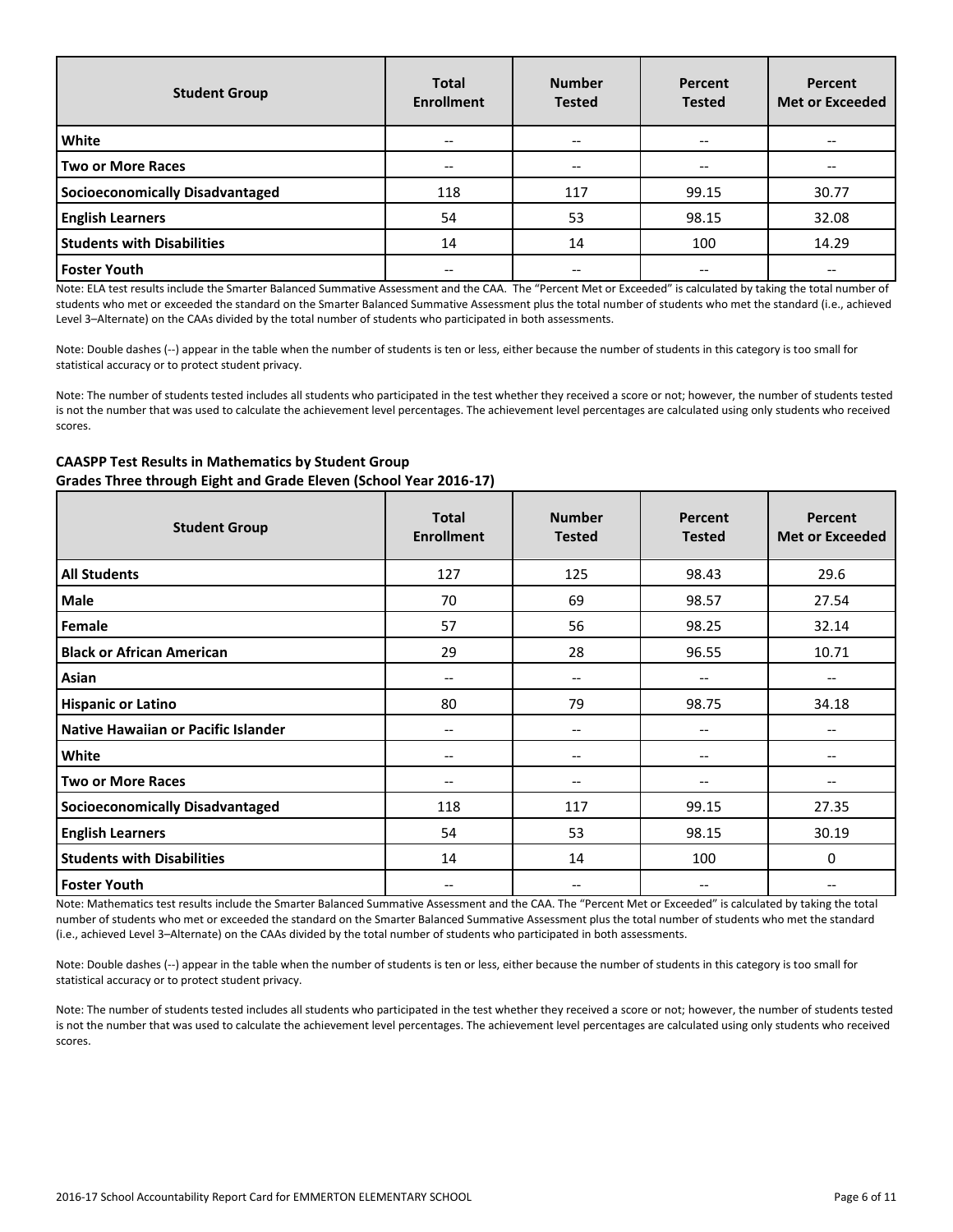# **CAASPP Test Results in Science for All Students Grades Five, Eight, and Ten**

|                               | Percent of Students Scoring at Proficient or Advanced |         |         |                 |              |         |  |  |  |
|-------------------------------|-------------------------------------------------------|---------|---------|-----------------|--------------|---------|--|--|--|
| <b>Subject</b>                | <b>School</b>                                         |         |         | <b>District</b> | <b>State</b> |         |  |  |  |
|                               | 2014-15                                               | 2015-16 | 2014-15 | 2015-16         | 2014-15      | 2015-16 |  |  |  |
| Science (grades 5, 8, and 10) |                                                       |         |         |                 |              |         |  |  |  |

Note: Science test results include California Standards Tests (CSTs), California Modified Assessment (CMA), and California Alternate Performance Assessment (CAPA) in grades five, eight, and ten.

Note: Scores are not shown when the number of students tested is ten or less, either because the number of students in this category is too small for statistical accuracy or to protect student privacy.

Note: The 2016-17 data are not available. The California Department of Education is developing a new science assessment based on the Next Generation Science Standards for California Public Schools (CA NGSS). The new California Science Test (CAST) was piloted in spring 2017. The CST and CMA for Science will no longer be administered.

# **C. Engagement**

# **State Priority: Parental Involvement**

The SARC provides the following information relevant to the State priority: Parental Involvement (Priority 3):

• Efforts the school district makes to seek parent input in making decisions for the school district and each schoolsite.

# **Opportunities for Parental Involvement (School Year 2017-18)**

Each school provides multiple options for parents to participate in the educational process. Opportunities vary from site to site but include parent centers, parent education programs, Parent Teacher Association (PTA), School Site Council (SSC), English Learners Advisory Committee (ELAC), Gifted and Talented Education (GATE) Advisory Committee, African American Parent Advisory Council (AAPAC), homework hotlines, auto-callers, parent conferences, family curricular theme nights, parent training and education, classroom and playground volunteers, and leadership opportunities for parents. For more information about these and other opportunities, please contact the school.

At the district level, parents can participate in the District Advisory Committee (DAC), District English Learners Advisory Committee (DELAC), District African American Advisory Council (DAAAC), and a variety of short-term, solution-oriented focus groups and advisory committees. Additionally, a Family Resource Center is available from the hours of 8:00 AM -4:30 PM. Goals of the Family Resource Center include increased home/school communication, increased access to district-level parent and family training opportunities, and increased access to family involvement resources for district schools.

Parent Outreach Contacts:

 Family Resource Center 1525 W. Highland Ave. San Bernardino, California 92411 909-880-4057 Hours: 8:00 AM - 4:30 PM, M-F Aldo Ramirez, Family Engagement Director 909-880-4057, aldo.ramirez@sbcusd.k12.ca.us Travon Martin, Community Relations Worker II 909-891-1018, travon.martin@sbcusd.k12.ca.us Emily Valdez, Parent Outreach Worker

- 909-880-4057, emily.valdez@sbcusd.k12.ca.u
- Talice Ostrinski, Homeless Facilitator

909-880-4057, talice.ostrinski@sbcusd.k12.ca.us

Vicki Lee, Homeless Liaison

909-880-4057, vicki.lee@sbcusd.k12.ca.us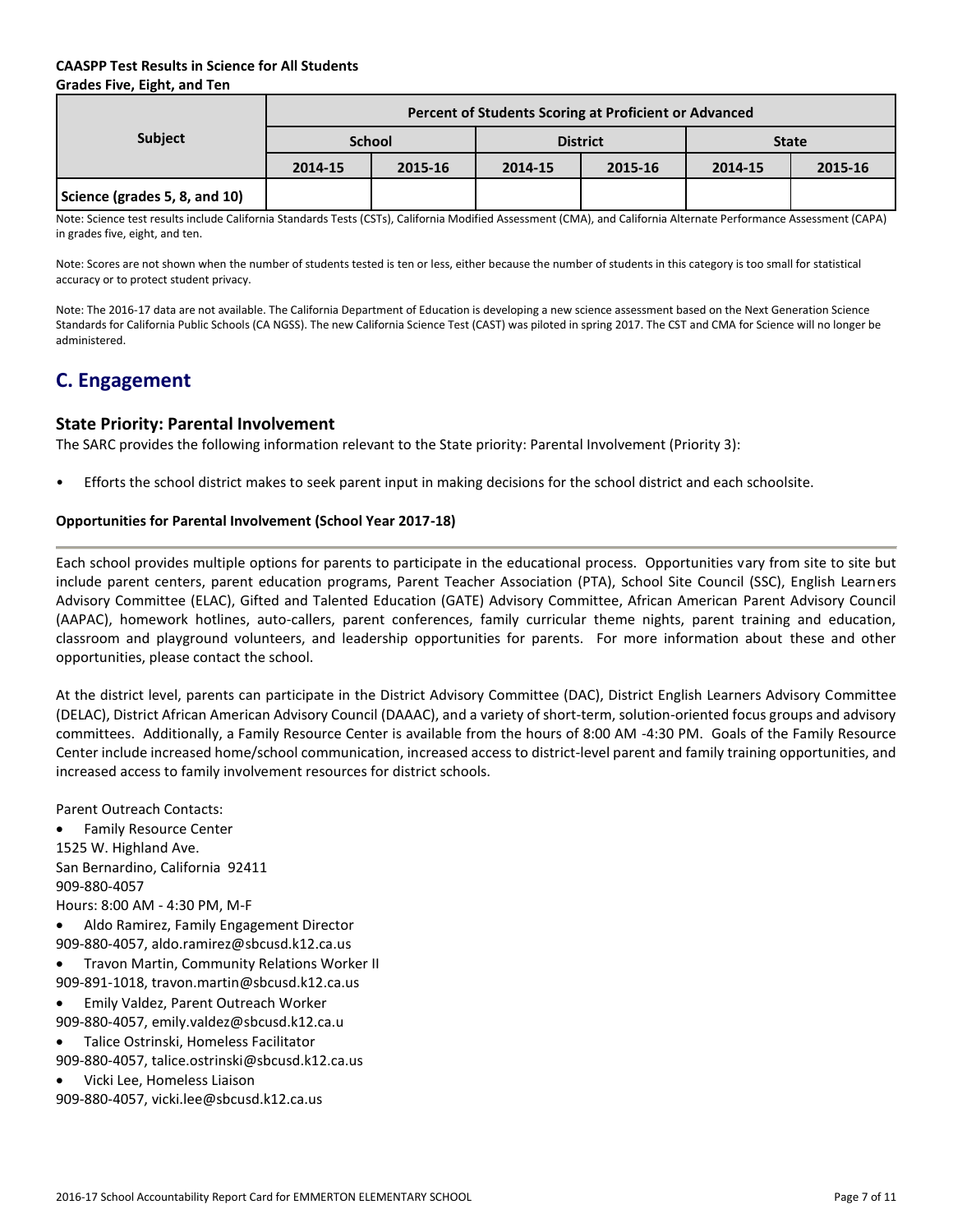# **State Priority: School Climate**

The SARC provides the following information relevant to the State priority: School Climate (Priority 6):

- Pupil suspension rates;
- Pupil expulsion rates; and
- Other local measures on the sense of safety.

#### **Suspensions and Expulsions**

|                    | <b>School</b> |         |         | <b>District</b> |         |         | <b>State</b> |         |         |
|--------------------|---------------|---------|---------|-----------------|---------|---------|--------------|---------|---------|
| Rate               | 2014-15       | 2015-16 | 2016-17 | 2014-15         | 2015-16 | 2016-17 | 2014-15      | 2015-16 | 2016-17 |
| <b>Suspensions</b> | 2.1           | 3.4     | 1.5     | 6.2             | 5.8     | 5.6     | 3.8          | 3.7     | 3.6     |
| <b>Expulsions</b>  | 0.0           | 0.0     | 0.0     | 0.3             | 0.2     | 0.2     | 0.1          | 0.1     | 0.1     |

#### **School Safety Plan (School Year 2017-18)**

Date of Last Review/Update: December 12, 2017 Date Last Reviewed with Faculty: January 22, 2018

Every student and teacher has the right to attend a school free from physical and psychological harm. To help schools achieve these vital goals, the State of California has mandated that each K-12 school develop a comprehensive school safety plan. Reviewed annually, a school's safety plan is the result of a systematic planning process in cooperation with local public safety agencies, community leaders, parents, pupils, teachers, administrators, and other persons interested in the prevention of campus crime and violence. Each school's safety plan addresses the following key areas: preparedness, mitigation and prevention, response and recovery. In close cooperation with the California Schools Risk Management (Joint-Powers Authority), local police and fire departments, the district's Office of Safety and Emergency Management conducts periodic safety inspections of district sites and provides correction reports to site administrators. A follow-up system is in place to ensure timely compliance and correction of discrepancies. School sites also conduct scheduled drills for anticipated emergency situations (such as fires, earthquakes and lockdowns) to prepare students, staff, and other stakeholders how to appropriately respond to those emergencies. The district follows California's mandated Standardized Emergency Management System (SEMS) and the National Incident Management System (NIMS) for emergency management. The Office of Safety and Emergency Management is also tasked with coordinating the response and recovery of emergencies or other disasters affecting the SBCUSD.

# **D. Other SARC Information**

The information in this section is required to be in the SARC but is not included in the state priorities for LCFF.

#### **Federal Intervention Program (School Year 2017-18)**

| <b>Indicator</b>                                           | <b>School</b> | <b>District</b> |
|------------------------------------------------------------|---------------|-----------------|
| <b>Program Improvement Status</b>                          | In PI         | $In$ PI         |
| <b>First Year of Program Improvement</b>                   | 2004-2005     | 2004-2005       |
| Year in Program Improvement*                               | Year 5        | Year 3          |
| Number of Schools Currently in Program Improvement         | N/A           | 61              |
| <b>Percent of Schools Currently in Program Improvement</b> | N/A           | 73.5            |

Note: Cells with N/A values do not require data.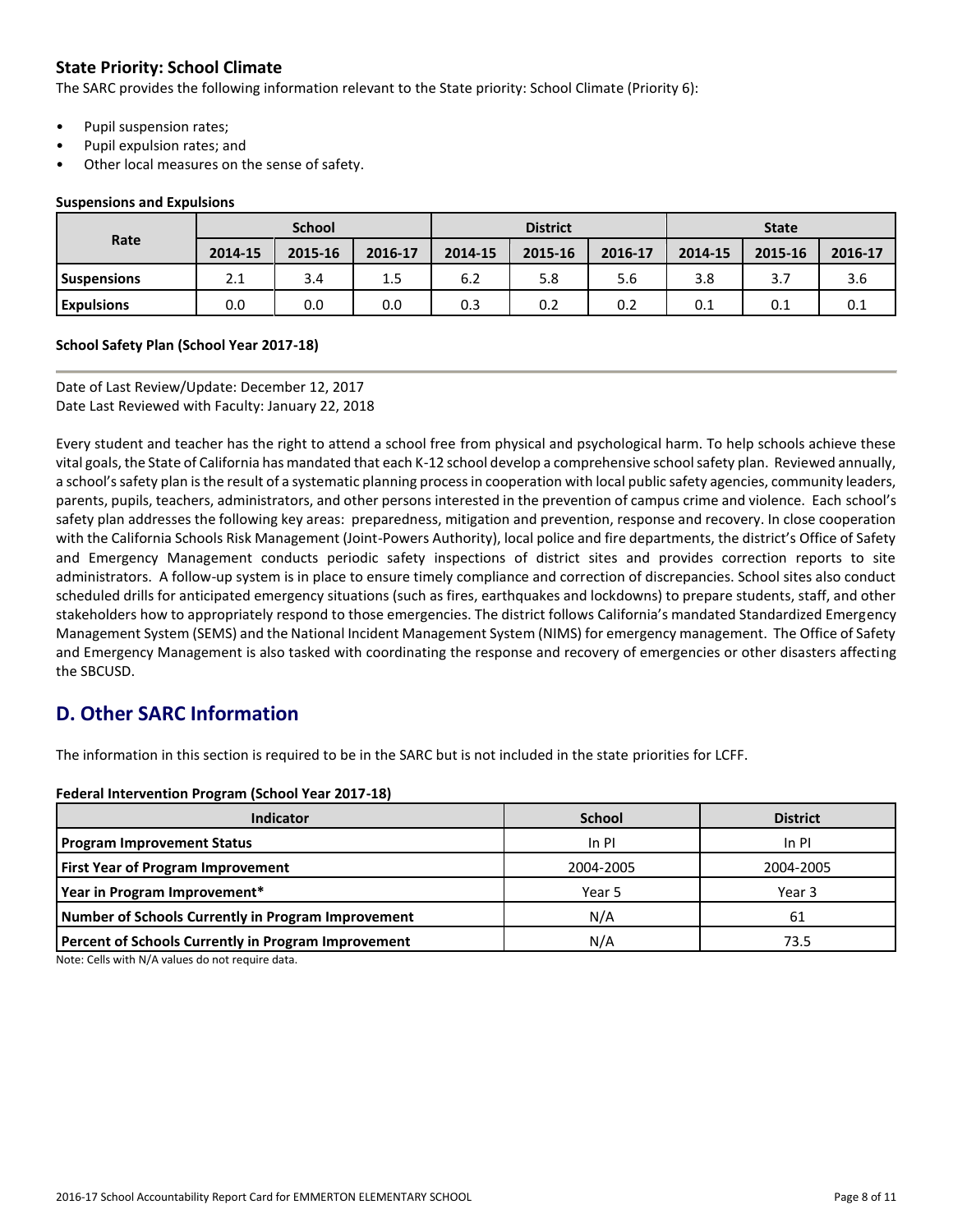### **Average Class Size and Class Size Distribution (Elementary)**

|                |                             |          | 2014-15                  |       | 2015-16                          |          |           |       | 2016-17                     |          |           |       |
|----------------|-----------------------------|----------|--------------------------|-------|----------------------------------|----------|-----------|-------|-----------------------------|----------|-----------|-------|
| Grade          | Avg.                        |          | <b>Number of Classes</b> |       | <b>Number of Classes</b><br>Avg. |          | Avg.      |       | <b>Number of Classes</b>    |          |           |       |
| Level          | <b>Class</b><br><b>Size</b> | $1 - 20$ | $21 - 32$                | $33+$ | <b>Class</b><br><b>Size</b>      | $1 - 20$ | $21 - 32$ | $33+$ | <b>Class</b><br><b>Size</b> | $1 - 20$ | $21 - 32$ | $33+$ |
| К              | 28                          |          | 5                        |       | 24                               |          | 5         |       | 24                          | 1        | 5         |       |
| 1              | 27                          |          | 5                        |       | 26                               |          | 6         |       | 25                          |          | 5         |       |
| $\overline{2}$ | 27                          |          | 4                        |       | 25                               |          | 5         |       | 23                          |          | 6         |       |
| 3              | 28                          |          | 6                        |       | 25                               |          |           |       | 24                          |          | 5         |       |

Number of classes indicates how many classes fall into each size category (a range of total students per class).

#### **Academic Counselors and Other Support Staff (School Year 2016-17)**

| <b>Title</b>                                               | <b>Number of FTE</b><br><b>Assigned to School</b> | <b>Average Number of Students per</b><br><b>Academic Counselor</b> |
|------------------------------------------------------------|---------------------------------------------------|--------------------------------------------------------------------|
| <b>Academic Counselor</b>                                  | 1.0                                               | 523                                                                |
| <b>Counselor (Social/Behavioral or Career Development)</b> |                                                   | N/A                                                                |
| Library Media Teacher (Librarian)                          |                                                   | N/A                                                                |
| <b>Library Media Services Staff (Paraprofessional)</b>     | 0.6                                               | N/A                                                                |
| Psychologist                                               | 0.3                                               | N/A                                                                |
| <b>Social Worker</b>                                       |                                                   | N/A                                                                |
| <b>Nurse</b>                                               | 0.3                                               | N/A                                                                |
| <b>Speech/Language/Hearing Specialist</b>                  | 0.5                                               | N/A                                                                |
| <b>Resource Specialist</b>                                 |                                                   | N/A                                                                |
| <b>Other</b>                                               | 6.0                                               | N/A                                                                |

Note: Cells with N/A values do not require data.

\*One Full Time Equivalent (FTE) equals one staff member working full time; one FTE could also represent two staff members who each work 50 percent of full time.

#### **Expenditures per Pupil and School Site Teacher Salaries (Fiscal Year 2015-16)**

|                                                     | <b>Expenditures Per Pupil</b> | Average                            |                               |                                 |  |
|-----------------------------------------------------|-------------------------------|------------------------------------|-------------------------------|---------------------------------|--|
| Level                                               | <b>Total</b>                  | Supplemental/<br><b>Restricted</b> | Basic/<br><b>Unrestricted</b> | <b>Teacher</b><br><b>Salary</b> |  |
| <b>School Site</b>                                  | \$6,569                       | \$291                              | \$6,278                       | \$73,679                        |  |
| <b>District</b>                                     | N/A                           | N/A                                | \$8,466                       | \$78,962                        |  |
| <b>Percent Difference: School Site and District</b> | N/A                           | N/A                                | $-29.7$                       | $-6.9$                          |  |
| <b>State</b>                                        | N/A                           | N/A                                | \$6,574                       | \$79,228                        |  |
| <b>Percent Difference: School Site and State</b>    | N/A                           | N/A                                | $-4.6$                        | $-7.3$                          |  |

Note: Cells with N/A values do not require data.

# **Types of Services Funded (Fiscal Year 2016-17)**

The common goal of all categorically funded programs in the San Bernardino City Unified School District (SBCUSD) is to ensure that all students--including English learners, educationally disadvantaged pupils, African American, Hispanic English only, gifted and talented pupils, and pupils with exceptional needs--attain mastery of state and local standards.

The educational program at each site is based on an improvement planning process that includes such members of the school community as the principal, teachers, support staff, parents, and students (at the secondary level). These stakeholders form an organizational unit called the School Site Council (SSC). The SSC develops and annually revises a plan called the Single Plan for Student Achievement (SPSA). The SPSA, based on self-study and collaboration, ensures that all of the resources available to the school are coordinated and focused on providing a high-quality educational program in which all students can achieve success.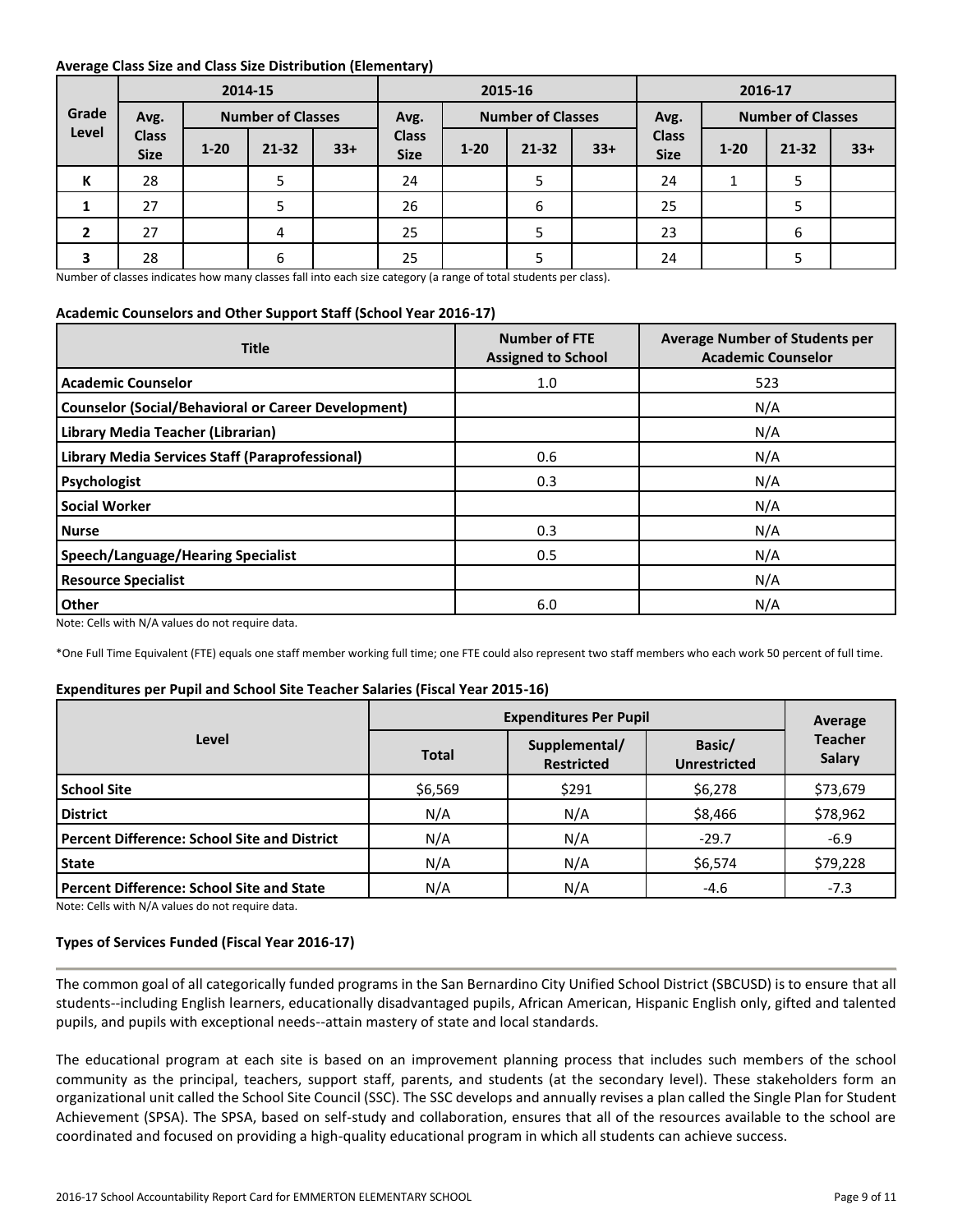Some students have difficulty mastering academic state and local content standards. They may be at risk of not meeting graduation requirements. For these students, categorical program funds are provided. Categorical funds are supplemental educational dollars used for supports that augment the core instructional program and increase the academic success of these students. Categorical funds provide items such as additional personnel time, staff development opportunities, supplemental student materials, and other specialized services, equipment, and supplies.

Categorical programs commonly found at SBCUSD sites are:

- Every Student Succeeds Act (ESSA) Title I, Part A
- Local Control Funding Formula (LCFF)

Additionally, categorical programs have been established at the district level to provide important services and instructional support that help increase student success. Categorical funds in this category support District efforts in the areas of:

- Vocational Education Basic Grant Award (Voc Ed) Carl D. Perkins Career and Technical Education Improvement Act of 2006
- ESSA Title II, Part A Supporting Effective Instruction
- ESSA Title III, Part A Language Instruction for English Learners (EL) and Language Instruction for Immigrant Students

#### Program Improvement

Beginning in the 2017–18 School Year (SY), LEAs and schools will no longer be identified for Program Improvement (PI) or be required to implement specific PI-related activities. In addition, LEAs will not be required to set aside any PI reservations for the 2017–18 SY. LEAs and schools previously identified for PI are encouraged to use evidence-based interventions, which may include alternative supports that are designed to improve the academic achievement of socioeconomically disadvantaged students.

#### Alternative Supports

For the 2017–18 SY, LEAs will not be required to set aside a reasonable amount of Title I, Part A funds for alternative supports. LEAs are encouraged to use evidence-based interventions that are reasonable, necessary, and consistent with Title I, Part A of the ESSA.

#### **Teacher and Administrative Salaries (Fiscal Year 2015-16)**

| Category                                      | <b>District Amount</b> | <b>State Average for Districts In Same Category</b> |
|-----------------------------------------------|------------------------|-----------------------------------------------------|
| <b>Beginning Teacher Salary</b>               | \$49,150               | \$47,808                                            |
| <b>Mid-Range Teacher Salary</b>               | \$76,169               | \$73,555                                            |
| <b>Highest Teacher Salary</b>                 | \$94,173               | \$95,850                                            |
| <b>Average Principal Salary (Elementary)</b>  | \$120,897              | \$120,448                                           |
| <b>Average Principal Salary (Middle)</b>      | \$130,625              | \$125,592                                           |
| <b>Average Principal Salary (High)</b>        | \$144,855              | \$138,175                                           |
| <b>Superintendent Salary</b>                  | \$294,302              | \$264,457                                           |
| <b>Percent of Budget for Teacher Salaries</b> | 34%                    | 35%                                                 |
| Percent of Budget for Administrative Salaries | 4%                     | 5%                                                  |

For detailed information on salaries, see the CDE Certificated Salaries & Benefits Web page a[t http://www.cde.ca.gov/ds/fd/cs/.](http://www.cde.ca.gov/ds/fd/cs/)